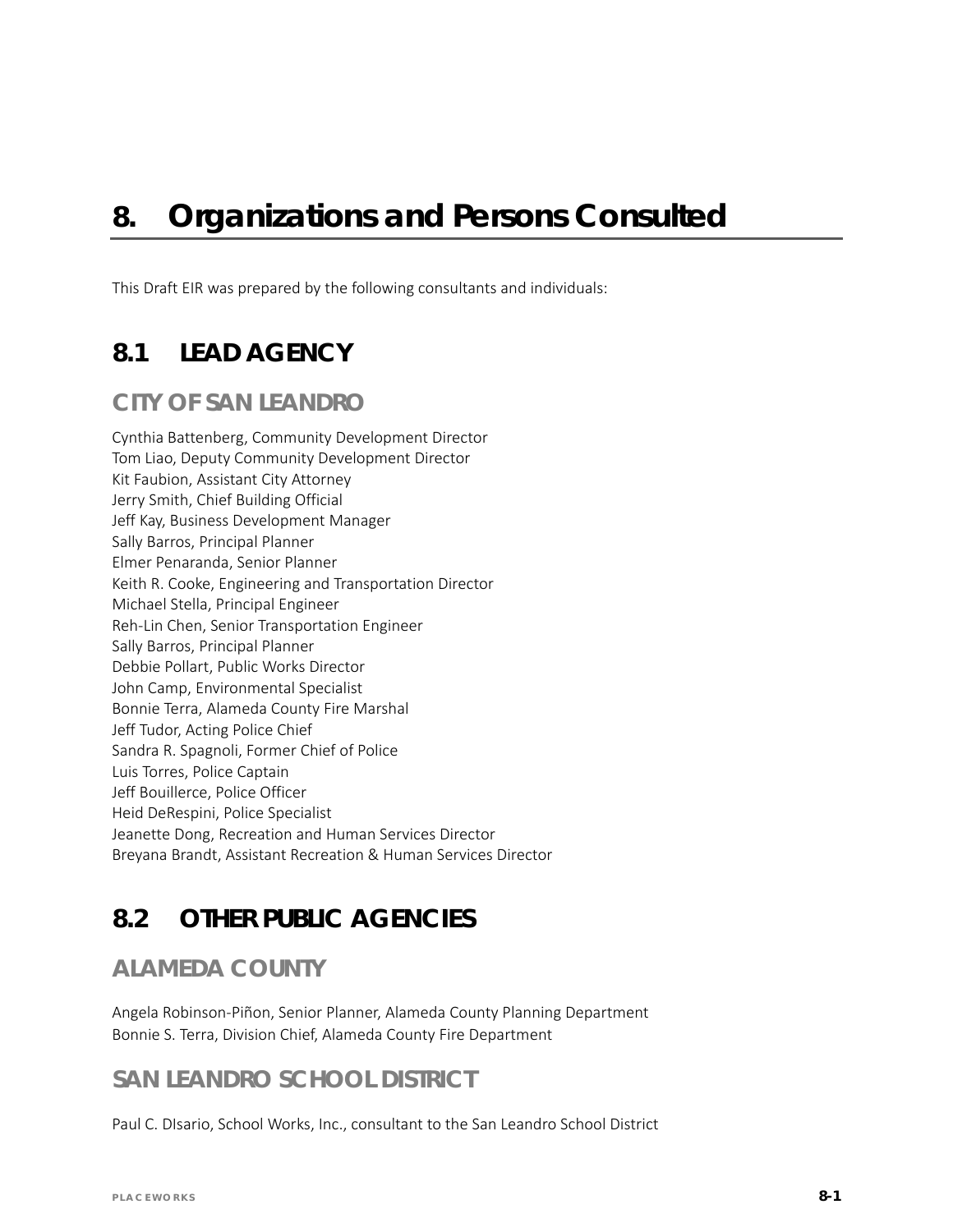#### **ORGANIZATIONS AND PERSONS CONSULTED**

# **SAN LORENZO SCHOOL DISTRICT**

David Estrada, Director of Facilities, Maintenance, Operations, and Transportation Azalea Stewart, Administrative Secretary II, Business Services

# **8.3 REPORT PREPARERS**

**LEAD EIR CONSULTANT**

#### **PLACEWORKS**

Steve Noack, Principal Joanna Jansen, Associate Principal Terri McCracken, Senior Associate Alexis Mena, Associate William Hass, Hazards and Hazardous Materials Manager Cathy Fitzgerald, Senior Engineer Nicole Vermillion, Air Quality and Greenhouse Gas Emissions Manager Bob Mantey, Noise, Vibration and Acoustics Manger Stuart Michener, Senior Geologist Karl Rodenbaugh, Senior Scientist Natalie Foley, Noise Specialist Rob Mazur, Assistant GIS Manager Grant Reddy, Graphics Design Specialist Ricky Caperton, Associate Claudia Garcia, Project Planner David Pape, Project Planner Ashley James, Planner Jessica Setiawan, Planner

### **LEAD GENERAL PLAN CONSULTANT**

#### **BARRY J. MILLER, FAICP**

### **SUBCONSULTANTS**

#### **KITTELSON & ASSOCIATES, INC.**

Transportation and Traffic Damian Stefanakis, Principal Planner

#### **ENVIRONMENTAL COLLABORATIVE**

Biological Resources Jim Martin, Principal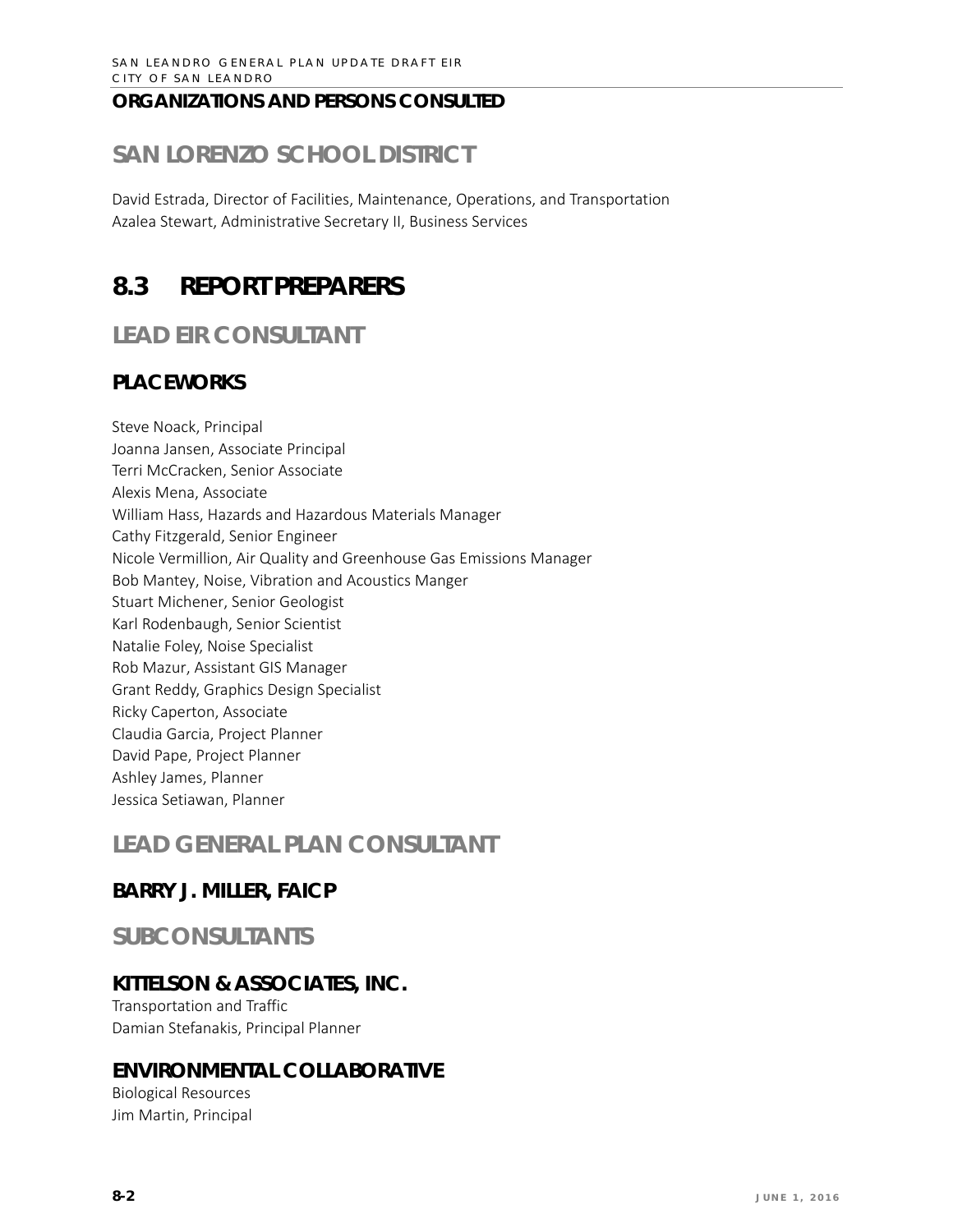#### **ORGANIZATIONS AND PERSONS CONSULTED**

### **TOM ORIGER & ASSOCIATES**

Cultural Resources Vicki Beard, Senior Associate